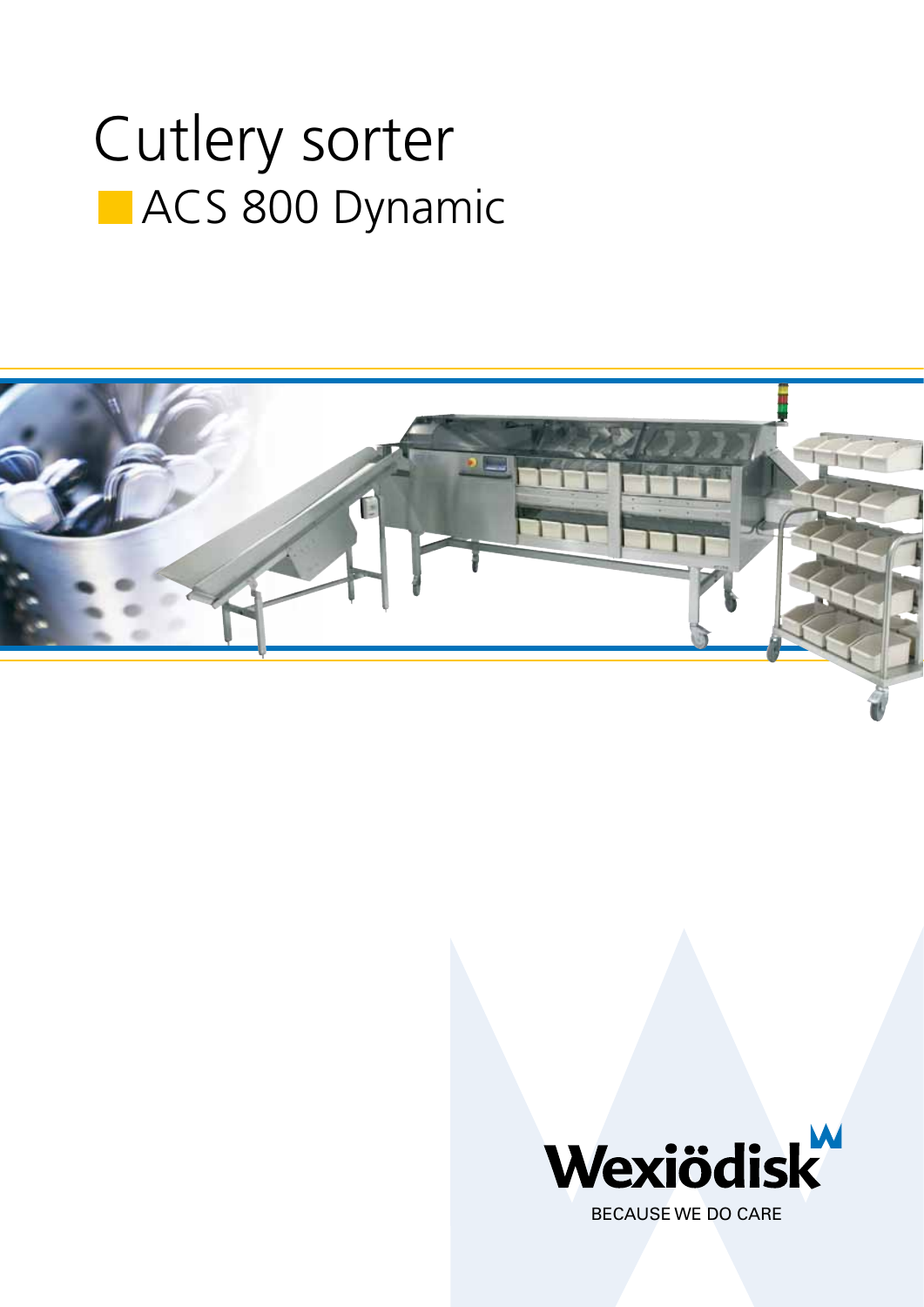

All installations must result in a good reference!

www.wexiodisk.com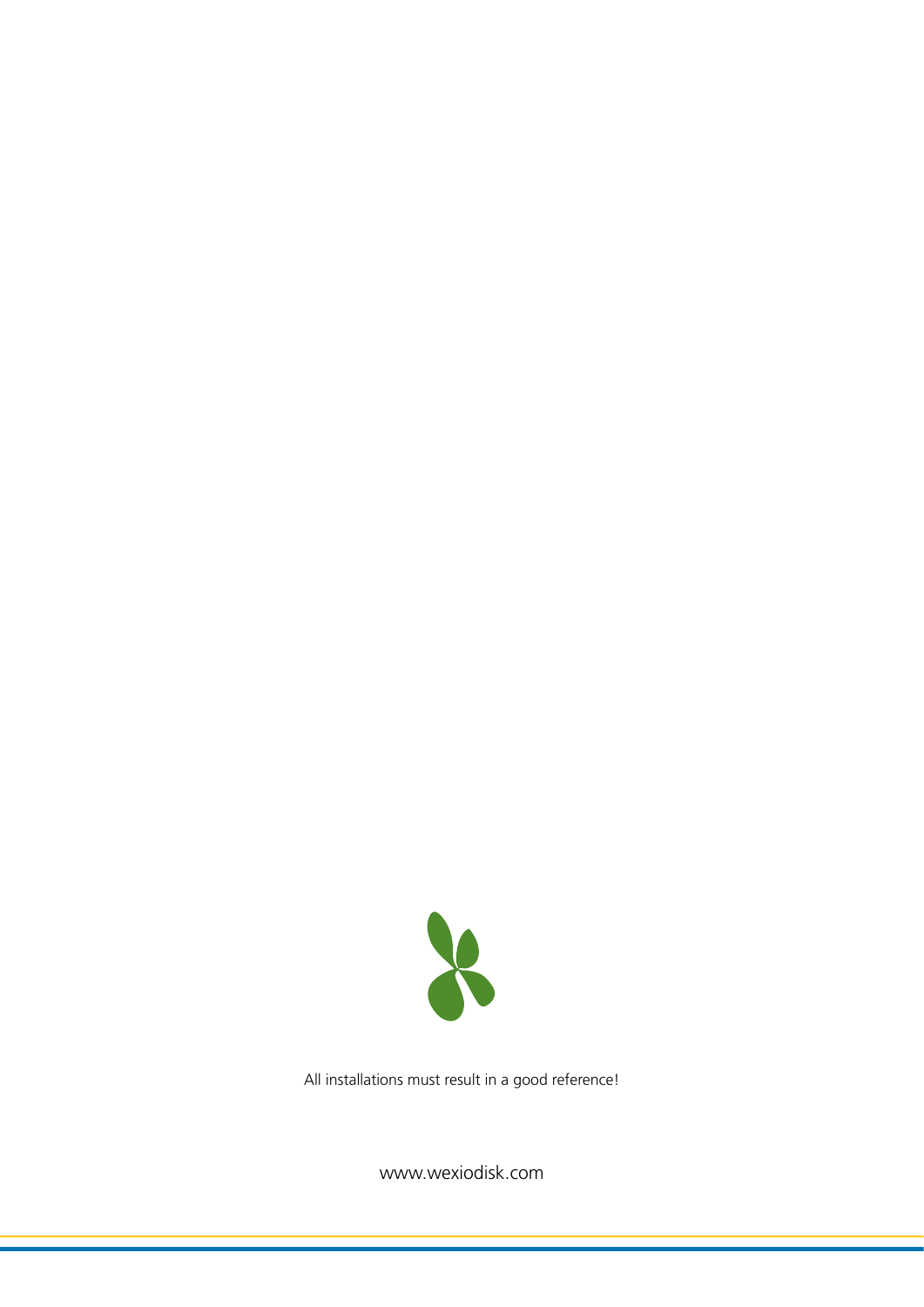### ACS 800 Dynamic

The new generation of cutlery sorter for institutional catering such as hospital, staff restaurants and universities.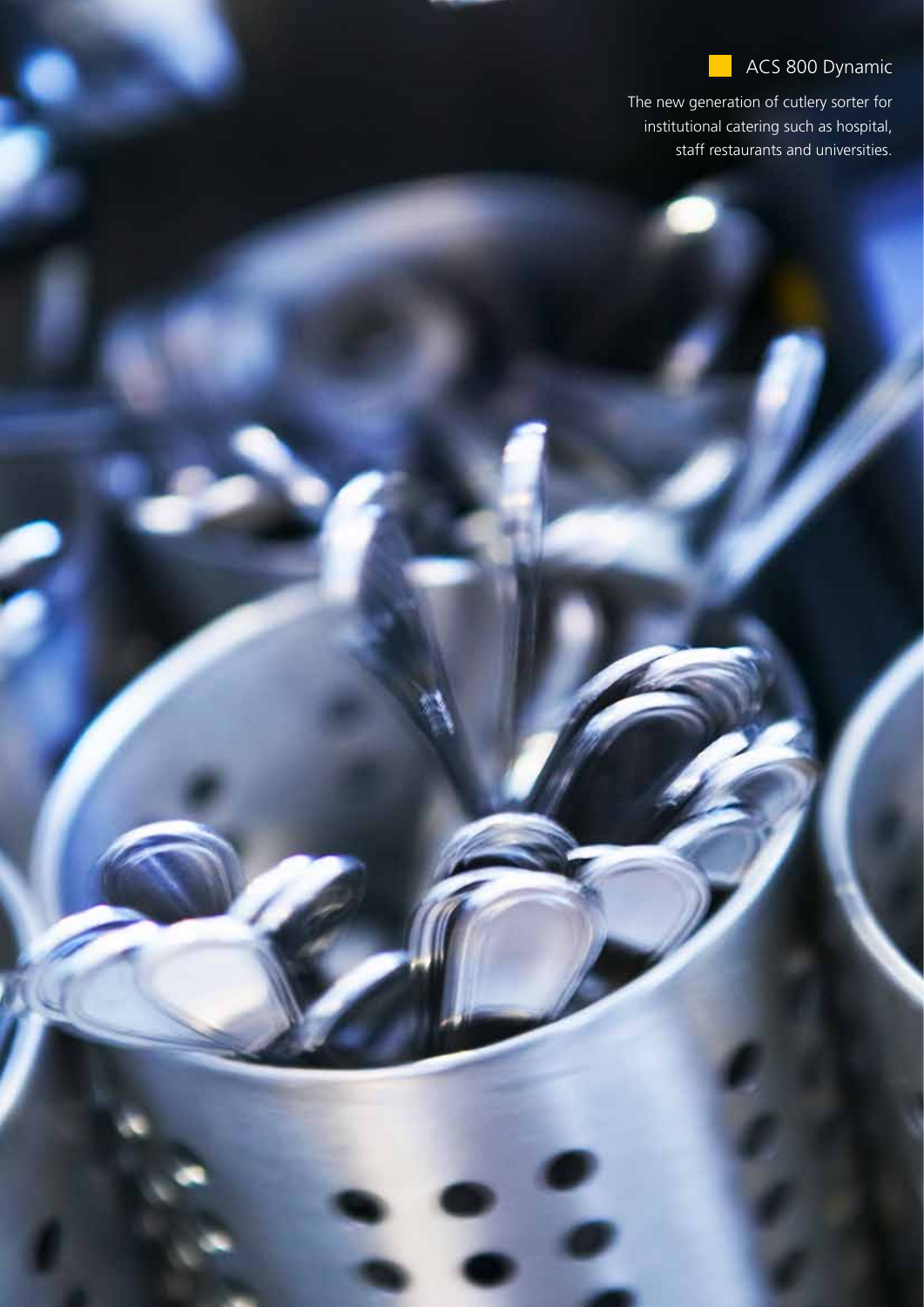

ACS 800 Dynamic tried-and-tested automatic cutlery sorter

ACS automatic cutlery sorters have been used in institutional kitchens for over 20 years in the Nordic countries, Europe, Asia and Australia. Hospitals, universities, staff restaurants and the flight catering industry are examples of customers we have helped over the years.

ACS 800 Dynamic completely eliminates time-consuming manual cutlery sorting, leading to cost savings and a more efficient work flow in the dishwashing room. The fully automatic cutlery sorting machine can be connected to a cutlery dishwasher or as a standalone machine.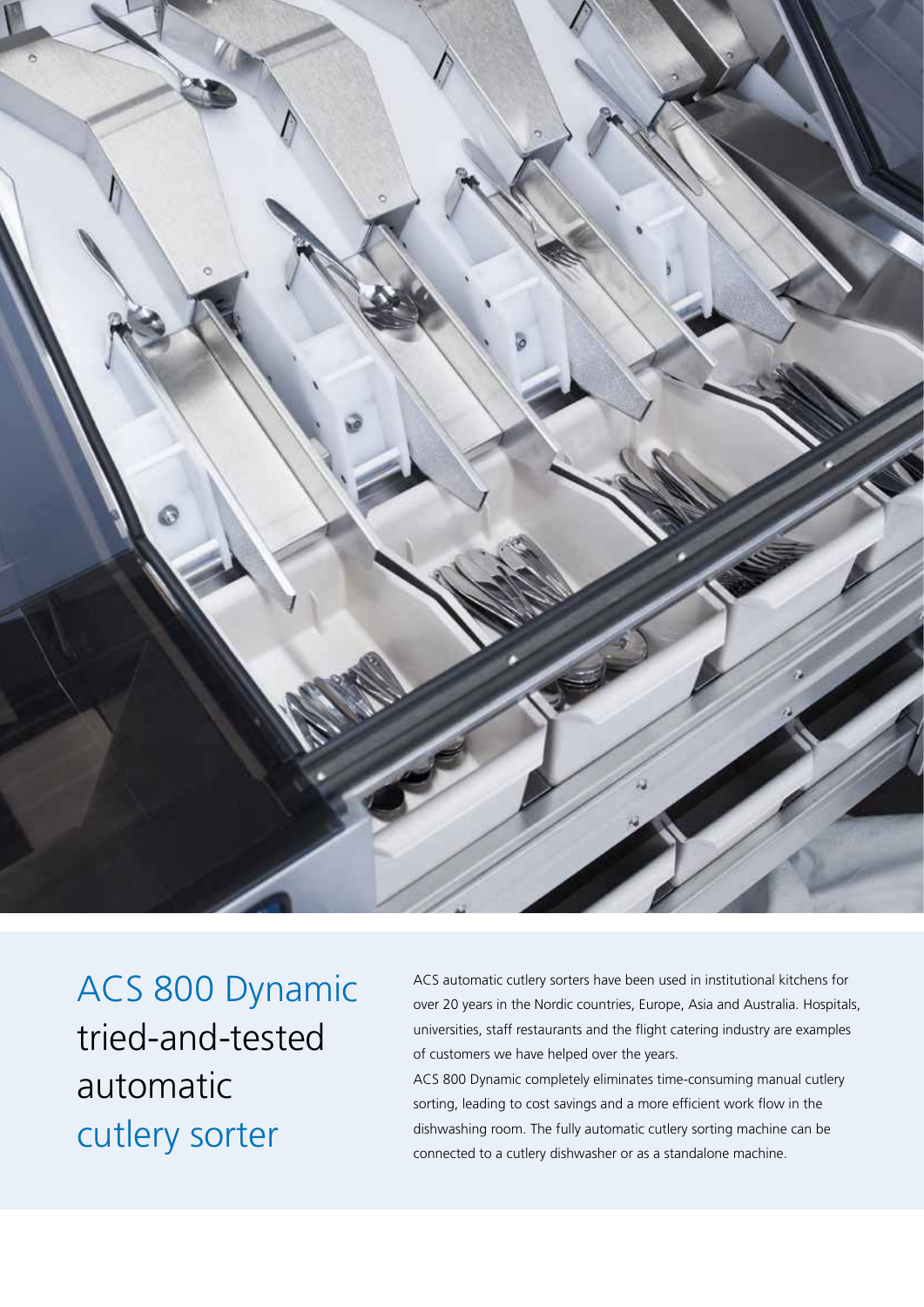*With the Wexiödisk ACS 800 Dynamic cutlery sorter, the manual cutlery sorting that*  used to take up so much time is eliminated. The cutlery is now manually fed into *the machine, or automatically picked up from a tray or via a soaking conveyor. This method saves many man-hours in the dishwashing room.*

When the cutlery sorter is connected to a dishwasher with a cutlery track, the cutlery doesn't need to be washed twice. Thanks to the Dynamic function, the sorting unit lets you know when it's time to change the boxes full of sorted cutlery. The handling time is reduced to an incredibly low five minutes per hour. So the operator can look after the cutlery sorter alongside their other tasks.

By using the buffer conveyor to temporarily store washed cutlery, the sorting can be delayed- in order to offset peak loads in the dishwashing room. In this way the work can be distributed more evenly throughout the day.

Smart cutlery handling saves man-hours in the dishwashing room

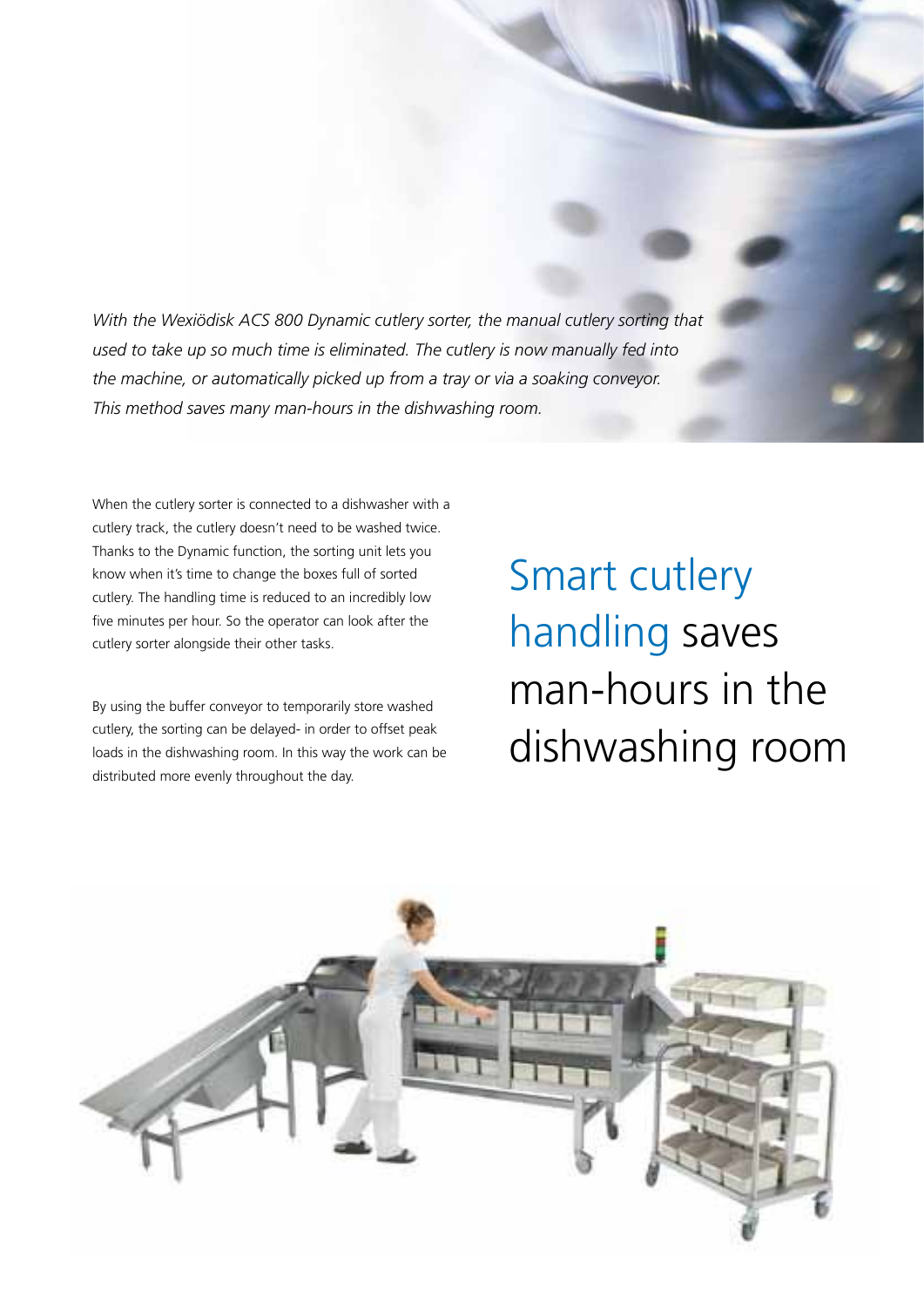USER-FRIENDLY – simple to operate and read off operating status

COST-SAVING – no more manual cutlery sorting EFFICIENT –- the cutlery only needs to be washed once

HYGIENIC – no fingers come into contact with the cutlery

EASY SERVICING – easy and hassle-free to replace spare parts

### Hygienic

No hands or fingers come into contact with the washed cutlery. The guest is the first person to touch the cutlery after it has passed through the dishwasher, been washed and then rinsed in fresh water at 90°C.

### User-friendly

On the control panel there are only two buttons to operate plus a display showing instructions in the local language. The display provides simple instructions.

A light bar in a high position makes it easy even at a distance to see the operating status of the cutlery sorter. A yellow light flashes when sorted cutlery boxes are full. That means it's time to change all the boxes full of sorted cutlery.

The machine is fitted with reinforced soundproofing. The infeed, outfeed and the end box have sound traps to reduce the noise from the cutlery.

### Easy servicing

In conjunction with the installation, we always train users and local technicians in how to look after the machine and perform preventative maintenance. We also discuss a service contract with each customer.

The machine comes complete with a spare parts kit containing the most common wearing parts to ensure that no interruptions occur.

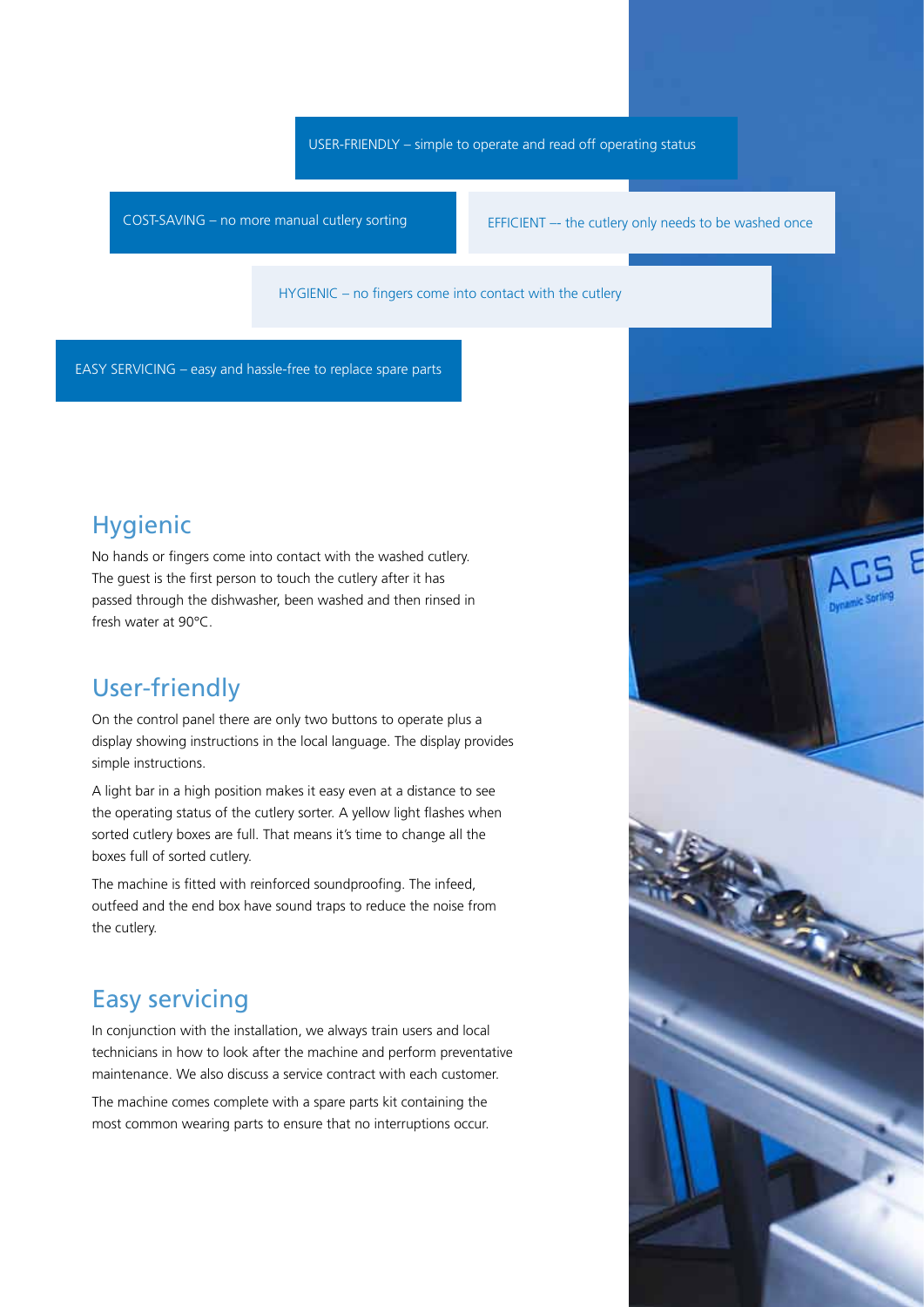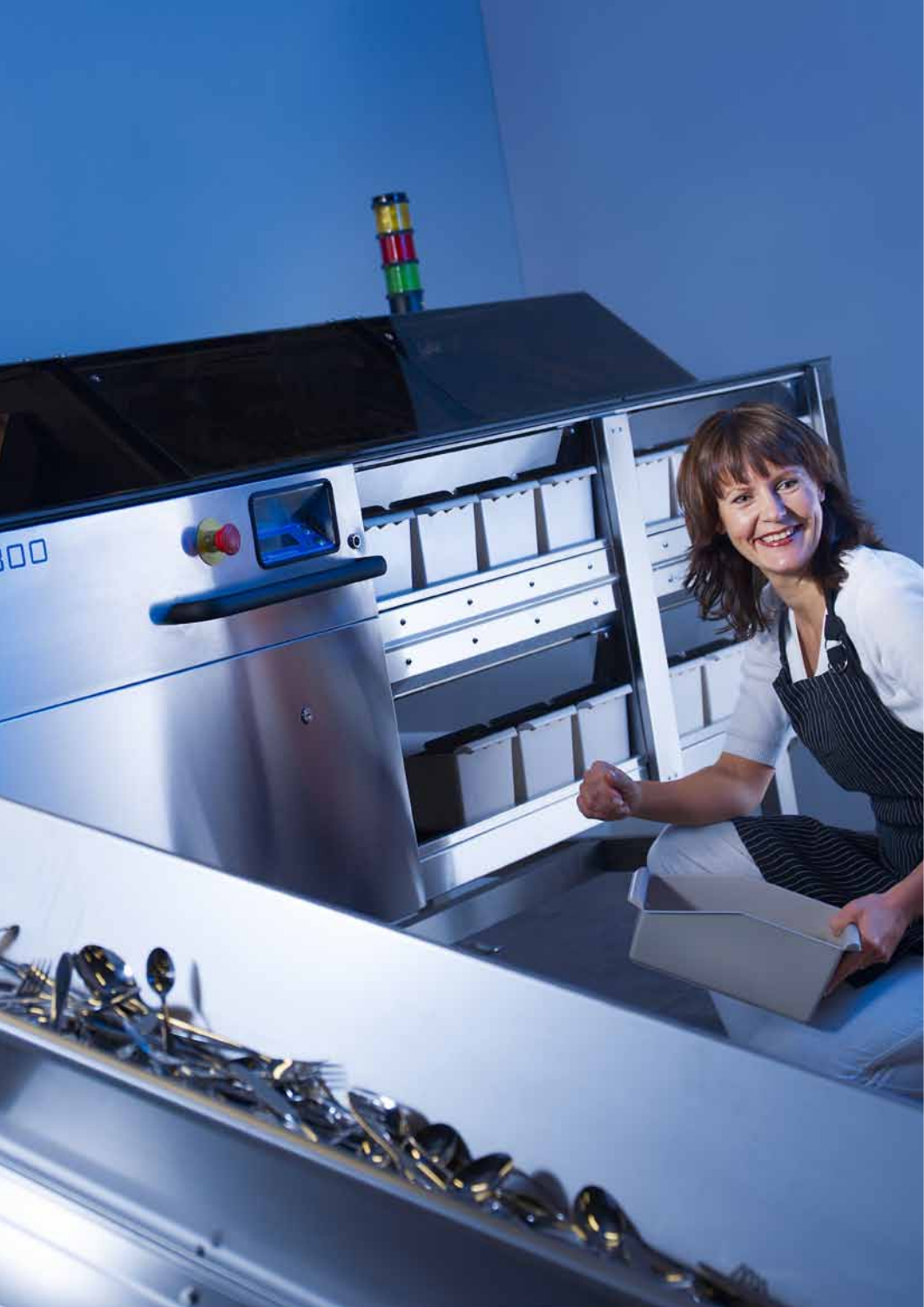## Optimise the work flow and create efficiency



Unclean cutlery can be fed into the machine in different ways:

- By being automatically picked up from a tray.
- Via a soaking conveyor before the dishwasher, used for cutlery with dried-on food.
- By being manually fed into the dishwasher.

#### Cutlery dishwasher  $|2|$

To achieve a fully automatic and efficient work flow in the kitchen, several different types of dishwasher can be used together with the cutlery sorter.

- Cutlery dishwasher, e.g. ACS 47D
- Combined tray and cutlery dishwasher, e.g. WD-66CT
- Conveyor dishwasher with cutlery track, e.g. WD-B 500-900

#### Buffer conveyor

The buffer conveyor is used to transport clean cutlery from the dishwasher to the cutlery sorter and also to temporarily store cutlery. When cutlery is stored temporarily, production stoppages are offset and the workload in the dishwashing room becomes more regular. The length of the conveyor determines the storage capacity. The longer the conveyor, the more cutlery can be stored. The standard lengths are 1.5 to 3.5 metres, but lengths can also be adapted to suit the customer's needs.

#### ACS 800 Cutlery sorter  $|4|$

Capacity of 2,500 to 3,600 items of cutlery per hour depending on the size, weight and shape of the cutlery. Usually three or four cutlery items (spoon, fork, knife), but up to eight different items can be sorted simultaneously. The sorter can be pre-programmed to sort virtually all cutlery as long as the length of the item does not exceed 215 mm.

#### Rack trolley

5

The rack trolley is used to both store and transport clean and sorted cutlery.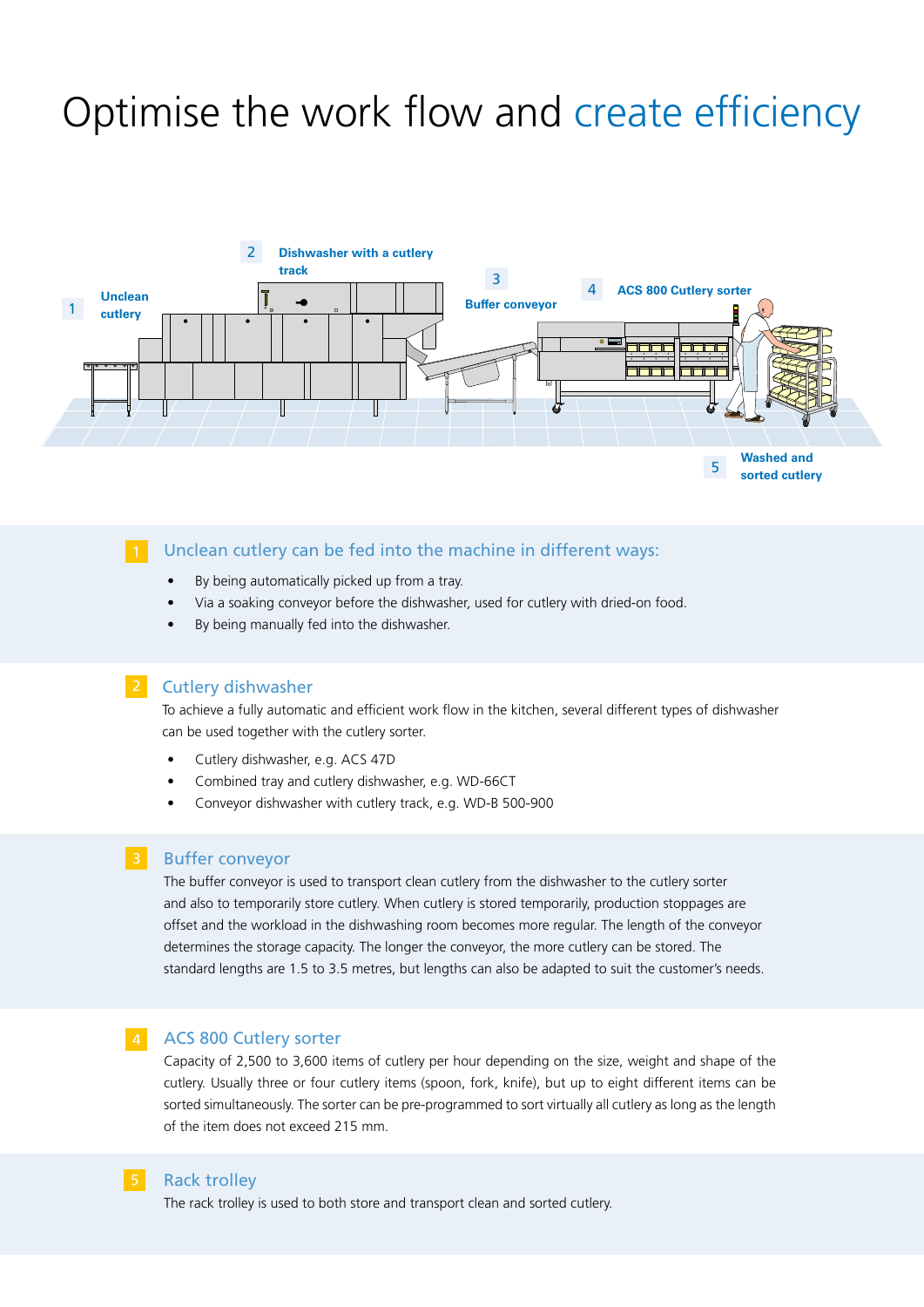## Accessories for optimal customisation



#### **ACS BUFFER CONVEYOR**

The ACS buffer conveyor is an integral part of the cutlery sorter. The buffer conveyor is available in several standard lengths between 1.5 and 3.5 metres to enable it to be adapted to the required layout.

The buffer conveyor is not only used to transport washed cutlery to the sorter but also to temporarily store cutlery, making it possible to put back the sorting for a while. When, for instance, there is a lunch session with lots of guests in a short period of time, the cutlery can be stored on the buffer conveyor and sorting completed later. The length of the buffer conveyor must then be adapted to the amount of cutlery that needs to be stored. The rule of thumb is 600 to 800 cutlery items per metre of buffer conveyor. We can also make customised buffer conveyors.



**ACS LEVEL DETECTOR** *Used when the cutlery sorter is connected to the dishwasher. The level detector is positioned on the bottom part of the buffer conveyor. The level detector controls the forward feed and temporary storage on the buffer conveyor at times when the cutlery sorter cannot accept any more cutlery.*



**ACS CLEANER** *For effective cleaning of the cutlery sorter's conveyors, which must be cleaned every four hours of operation.* 



**ACS CUTLERY BOX** *Handling is efficient and hygienic by using ACS cutlery boxes to store and transport sorted items of cutlery. No-one's hands touch the clean cutlery before the guest's do.*



**ACS RACK TROLLEY** *Used complete with 40 cutlery boxes and accommodates around 2,000 cutlery items. For storing and transporting sorted cutlery.*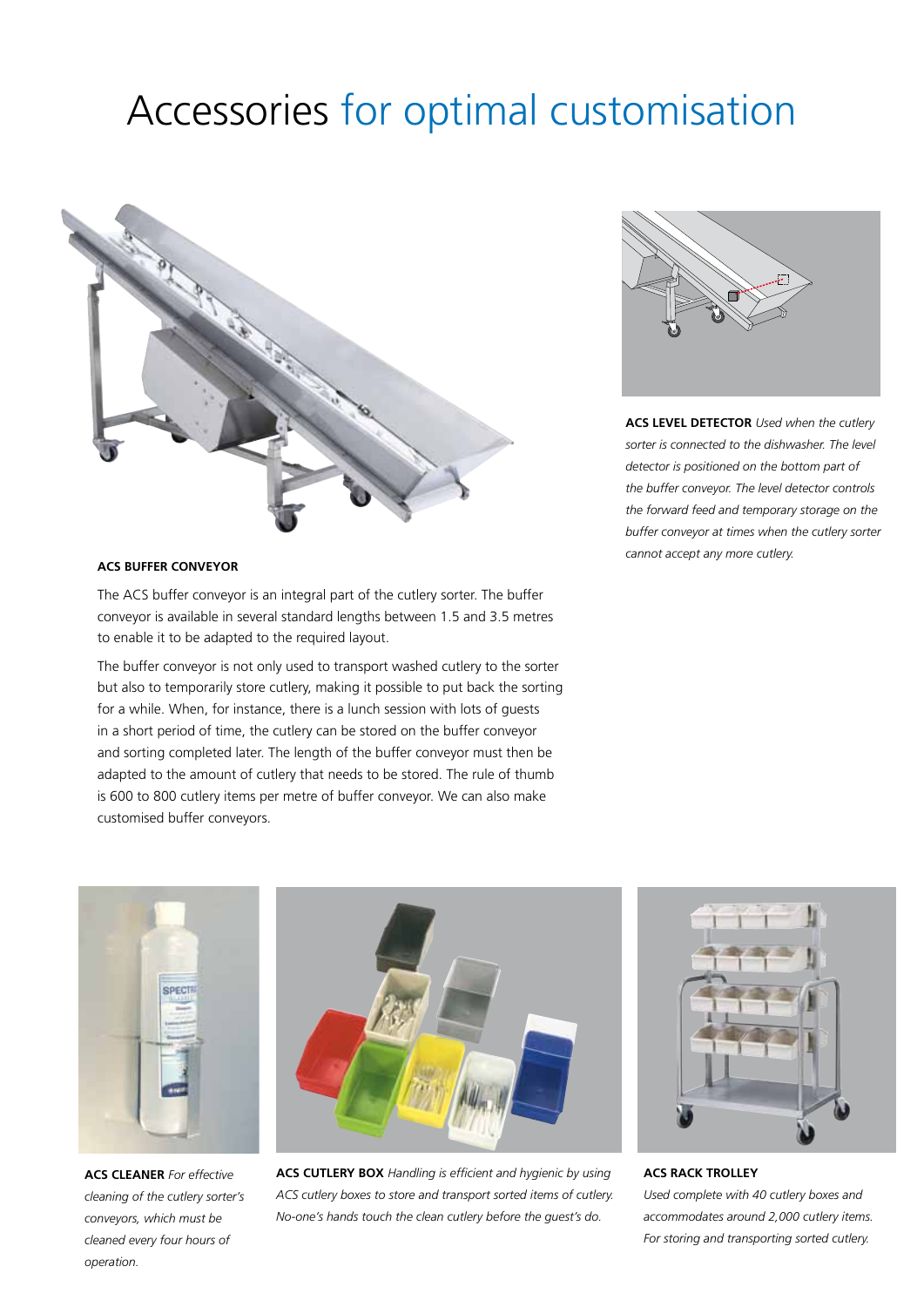## $\blacksquare$  Technical specifications

| <b>ACS 800</b>                                           |
|----------------------------------------------------------|
| Up to 8 different items                                  |
| 2,500-3,600 cutlery items/hour                           |
| Max. length 215 mm, width 5-46 mm, height 1-30 mm        |
| 78 dB(A) (measured 1 metre from the side of the machine) |
| $54 - 65$                                                |
| 230 V 1N 50/60 Hz 0.3 kW                                 |
| $3.1 \times 1 \times 1.3$ m; 500 kg                      |
| $1.2 \times 0.6$ m x L (1.5–6 m); 45-80 kg               |
|                                                          |

### **Part numbers**

|                                      | Part number        |
|--------------------------------------|--------------------|
| ACS 800 model cutlery sorter         | WD235.800          |
| Accessory                            |                    |
| Buffer conveyor 1.5 m                | <b>WDACS123030</b> |
| Buffer conveyor 2.0 m                | <b>WDACS123094</b> |
| Buffer conveyor 2.5 m                | <b>WDACS123095</b> |
| Buffer conveyor 3.5 m                | <b>WDACS123096</b> |
| Cutlery box                          | WD4550150          |
| Level detector                       | <b>WDACS120537</b> |
| Rack trolley                         | <b>WDACS123016</b> |
| Cleaner $12 \times 0.5$ I            | <b>WDACS120000</b> |
| Spare parts kit                      | <b>WDACS123550</b> |
| Buffer conveyor, straight connection | WD235.0830         |
| Buffer conveyor, connection 90°      | WD235.0831         |
| Buffer conveyor, connection 180°     | WD235.0832         |
| Buffer conveyor, adjustable 30-80°   | WD235.0833         |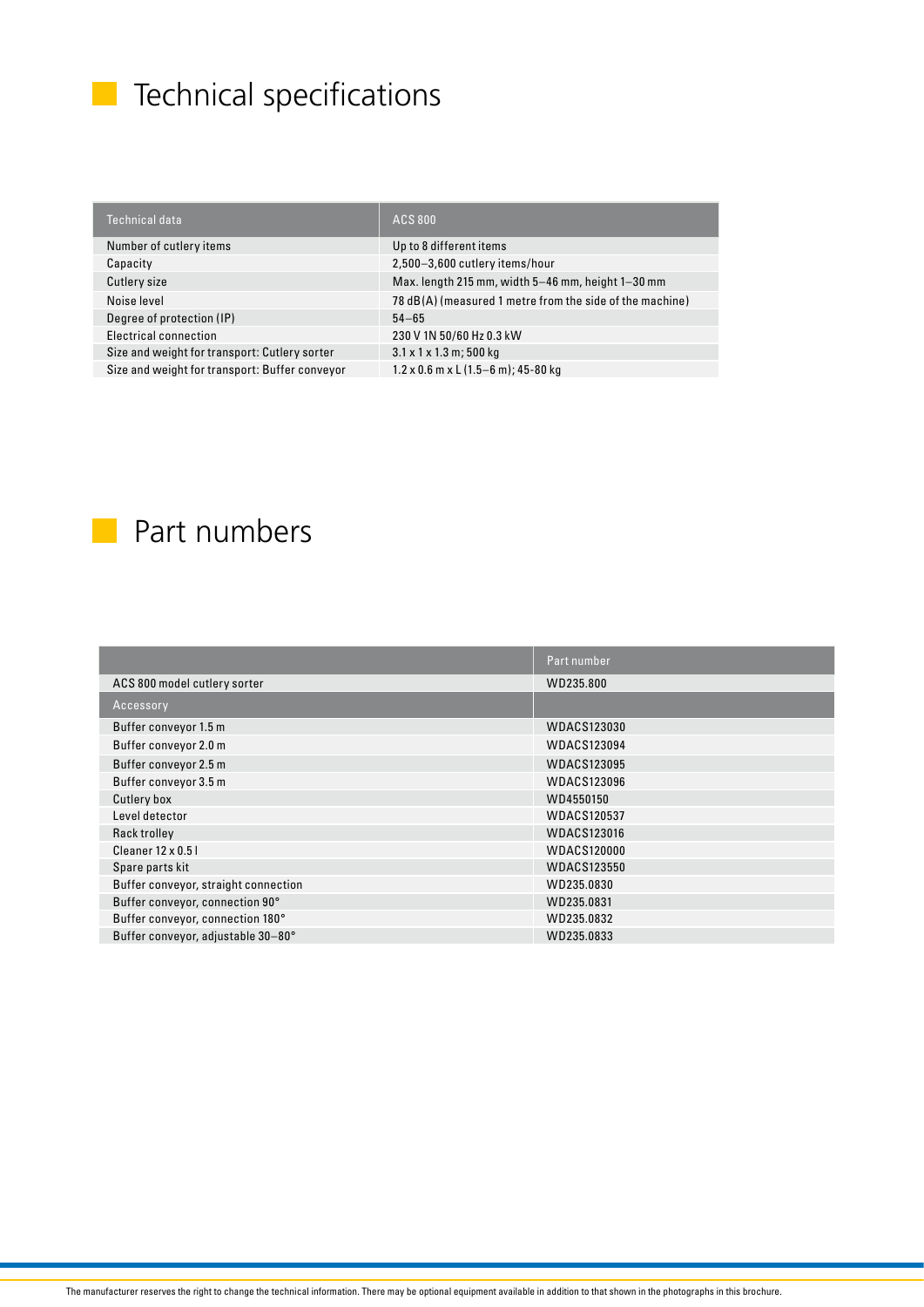## Dimension drawings for ACS 800



Buffer conveyor, front connection entity of the surfler conveyor, side connection

 $\mathbb{R}^n$ 

Buffer conveyor, sic